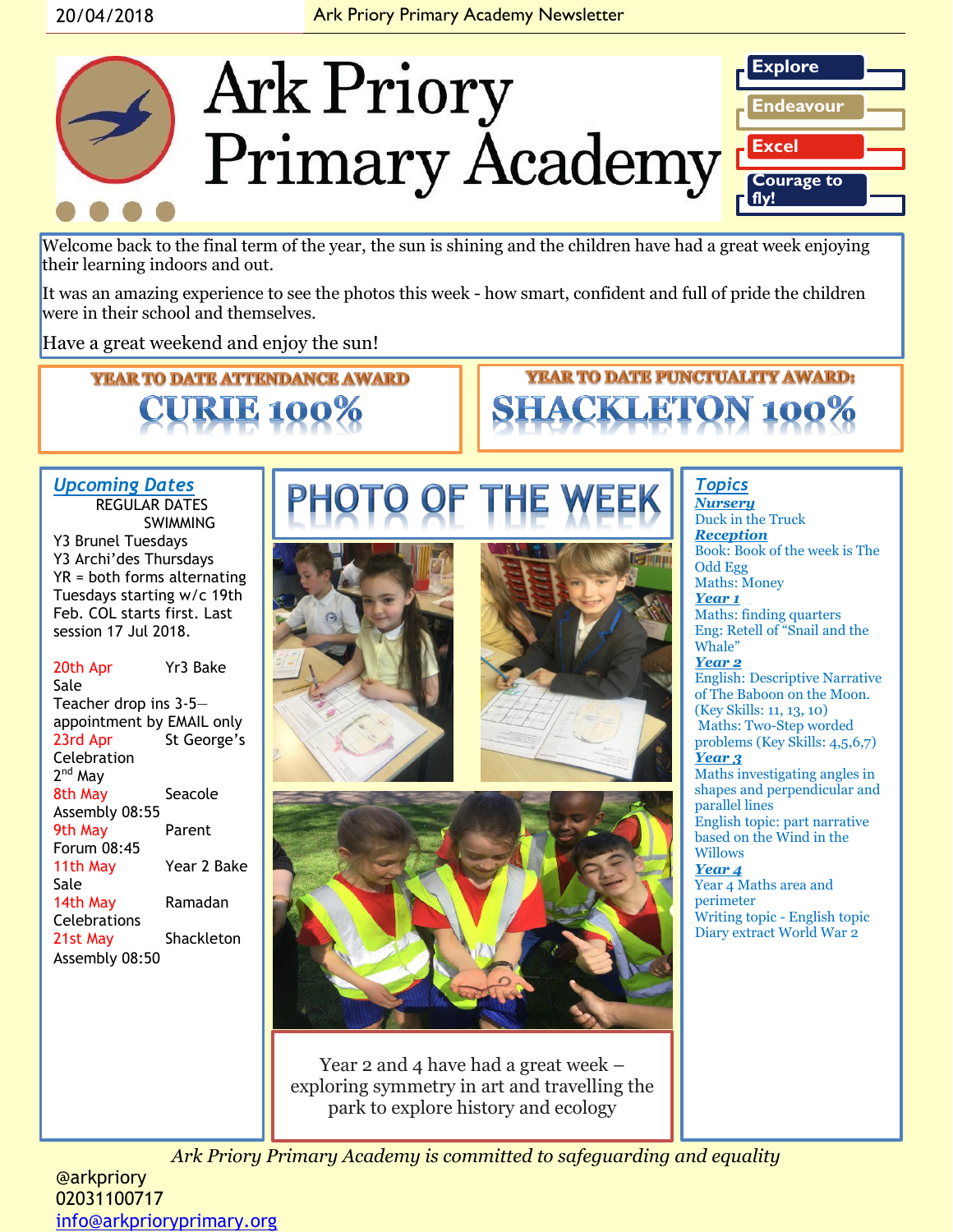| <b>Celebration Achievement</b><br>Parents of Children named below are welcome to attend awards assembly |                |                |                  |                |  |
|---------------------------------------------------------------------------------------------------------|----------------|----------------|------------------|----------------|--|
| These children will receive their certificate on:<br>$7th$ May 2018. Yrs. 2,3 & 4 08:50                 |                |                |                  |                |  |
| Yrs. R & 1 09:45                                                                                        |                |                |                  |                |  |
|                                                                                                         | <b>COURAGE</b> | <b>EXPLORE</b> | <b>ENDEAVOUR</b> | <b>EXCEL</b>   |  |
| $\mathbf R$                                                                                             | Reon           | <b>Dylan</b>   | Lilianna         | Rohanna        |  |
| $\mathbf{1}$                                                                                            | Yousuf         | Kaspar         | <b>Max</b>       | <b>Bibiana</b> |  |
| $\overline{2}$                                                                                          | Mia W          | Freddie        | Leo S            | <b>Noah</b>    |  |
| 3                                                                                                       | <b>Ksawery</b> | Adrianna       | <b>Oscar S</b>   | <b>Ben</b>     |  |
| 4                                                                                                       | Alafia         | <b>Seren</b>   | Gracie           | Gregory        |  |

# **Handwriting Awards**

| $\mathbf R$    | Yaseen     |
|----------------|------------|
| $\mathbf{1}$   | Indy       |
| $\mathbf{2}$   | Tatiana    |
| 3              | Asia       |
| $\overline{4}$ | <b>Neo</b> |

# **SCHOOL UNIFORM**



Uniform has taken a bit of a downward turn recently. Please remember every child needs appropriate school shoes – see examples to the left. Not boots or trainers. Each child needs a tie every day and a stiff collared shirt NOT a polo. Trousers, dress or skirt should be charcoal grey, blazers are needed every day – the jumper/cardigan is optional NOT the blazer.

No jumpers, blazers, PE shirts are to be worn without the academy logo. We have always trusted families to do their best to uphold our high standards. In other schools incorrect uniform results in children being turned away at the gates – we do not wish to reach those extremes but children who take pride in their own presentation generally have pride in the presentation of their learning. If you are unsure of an item of clothing/shoes please feel free to email the teacher a photo or myself at [t.martlew@arkprioryprimary.org.](mailto:t.martlew@arkprioryprimary.org)



If you require financial support to replace certain items the academy can either support you in acquiring a second hand set or if you are in receipt of pupil premium – support you in purchasing new uniform.

THE ACADEMY HAS THE RIGHT TO TURN AWAY CHILDREN IN NON UNIFORM – PLEASE MAKE SURE YOU TAKE NOTE

*Ark Priory Primary Academy is committed to safeguarding and equality*  @arkpriory 02031100717 [info@arkprioryprimary.org](mailto:info@arkprioryprimary.org)